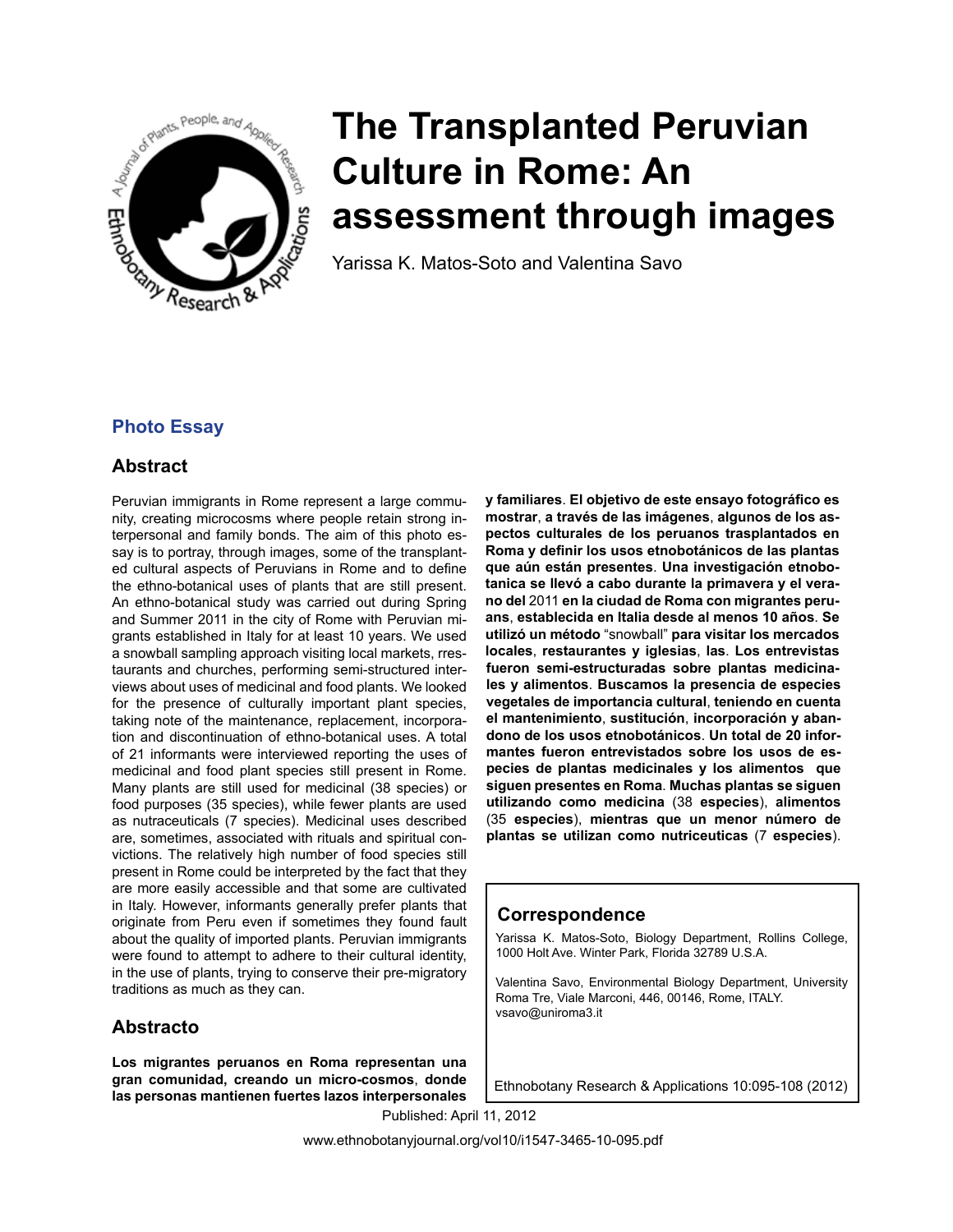**A veces**, **los usos medicinales están asociados con los rituales y las convicciones espirituales**. **El numero relativamente elevado número de especies de los alimentos podría ser interpretado por el hecho de que son más fácilmente accesibles y que algunas de esta plantas se cultivan en Italia**. **Sin embargo**, **los informantes en general**, p**refieren las plantas que se originan en Perú**, **aunque a veces se encontraron fallas en la calidad de las plantas importadas**. **Los migrantes peruanos se encontraron para tratar de mantener su identidad cultural**, **en el uso de las plantas**, **tratando de conservar sus tradiciones pre-migratorias tanto como les sea posible**.

## **Riassunto**

**Gli immigrati peruviani che vivono a Roma rappresentano una vasta comunità**, **creando una serie di micro-cosmi al cui interno le persone mantengono forti legami interpersonali e familiari**. **Gli scopi di questa documentazione fotografica sono quello di ritrarre**, **attraverso immagini**, **alcuni aspetti della cultura peruviana trapiantata a Roma e di definirne gli usi enobotanici ancora presenti**. **Una ricerca etnobotanica è stata svolta nel periodo estivo-primaverile del** 2011 **nella città di Roma con immigrati peruviani residenti in Italia da almeno** 10 **anni**. **E' stato utilizzato l'approccio** "**palla di neve**" **facendo sopralluoghi in mercati locali**, **ristoranti**, **chiese**, **ecc**. **utilizzando interviste semi-strutturate su usi di piante medicinali e alimentari**. **Abbiamo documentato la presenza di piante culturalmente importanti**, **prendendo nota sulla della conservazione**, **sostituzione**, **introduzione e discontinuità degli usi etnobotanici**. **Un totale di** 21 **informatori sono stati intervistati ed è stato possible annotare gli usi di piante medicinali e alimentari che sono ancora praticati a Roma**. **Molte piante sono utilizzate per scopi medicinali** (38 **specie**), **alimentari** (35 **specie**) **mentre un numero inferiore di piante sono usate come nutraceutici** (7 **specie**). **A volte**, **gli usi medicinali sono associati a rituali e convinzioni spirituali**. **Il numero relativamente alto di specie alimentari può essere dovuto al fatto che esse sono facilmente reperibili e che alcune sono coltivate anche in Italia**. **Comunque**, **gli informatori generalmente prediligono le piante che vengono dal Peru**, **anche se a volte hanno espresso commenti negativi sulla qualità delle piante importate**. **E' stato evidenziato che gli immigrati peruviani cercano di aderire alla loro identità culturale nell'uso delle piante**, **cercando di conservare quanto più possibile le loro tradizioni originarie**.

## **Introduction**

Migration allows cultures to expand, integrate, isolate, or disappear once members adopt/reject habits and ideas of the new ethnic society (Green *et al*. 2006). It has been found that plant knowledge travels with migrating human groups and that the exposure to different societies and resources may lead to cultural evolution (Pieroni & Vandebroek 2007). Recently, there has been an increase in ethnobotantical and ethnomedicinal investigations about plant knowledge in relation to migrant groups (Van Andel *et al*. 2010). However, few studies have been conducted with Latin American migrants (e.g., Ceuterick *et al*. 2008; Ceuterick *et al*. 2011) and basically none with those living in Italy. Over the last centuries, various migrant populations have established themselves throughout Italy bringing along their culture and ethnobotanical knowledge: Graecanic (eighth century BC) and Albanian (fifteenth century AD) people in Southern Italy (Nebel *et al*. 2006, Pieroni *et al*. 2002a,b, 2005) or the Tabarkins (18th century AD) in Sardinia (Maxia *et al*. 2008).

About 7.0% of the total residents in Italy are documented foreigners with numbers at 4,279,000 (ISTAT 2010). We decided to focus our interest on Latin Americans since the population is predominantly "mestizo" or racially mixed with origins from various ethnic groups: e.g., European and native populations. In Italy, one of the leading Latin American representatives are Peruvians with a population of 85,000 (ISTAT 2010) with a well-established community and an extensive concentration of migrants based in Rome (about 12,000). Peruvian migrants were found, according to other authors, to have a strong cultural background and connection to their country in other European cities (Ceuterick *et al*. 2011), so we wanted to test whether the same findings (behaviors, patterns, traditions) were extended to Rome.

Peruvian origins can be traced back to the ethnic groups of the Quechua, the Aymara, and Amazonian natives, which later intermixed with the Spanish conquistadors (Hudson 1992). In the historical context, Peru has gone through several phases that have brought drastic changes in its economy, society and politics. The most influential change was the Spanish invasion and conquest in 1532 that uprooted and altered the Peruvian's way of living. Even with numerous adverse occurrences, the Peruvian people have remained resilient and strong-willed with a courageous attitude. The diversity, color, and traits of Peruvian's folklore, art and cultural identity are ways of life shared with Peruvian communities throughout the world maintaining strong native cultural traditions intricately mixed with facets of Inca beliefs and Roman Catholicism (Hudson 1992).

The land of Machu Picchu, llamas and vibrant ponchos are the images that flood our minds when thinking of Peru. These are images that make Peru different from other Latin American countries; the Peruvian culture is complex and not homogenous. Peruvians are separated by ethnic loyalty and identity connecting with stereotypes of certain social groups or regions, yet retaining strong ties to the Inca tradition and culture. In Rome, you feel the presence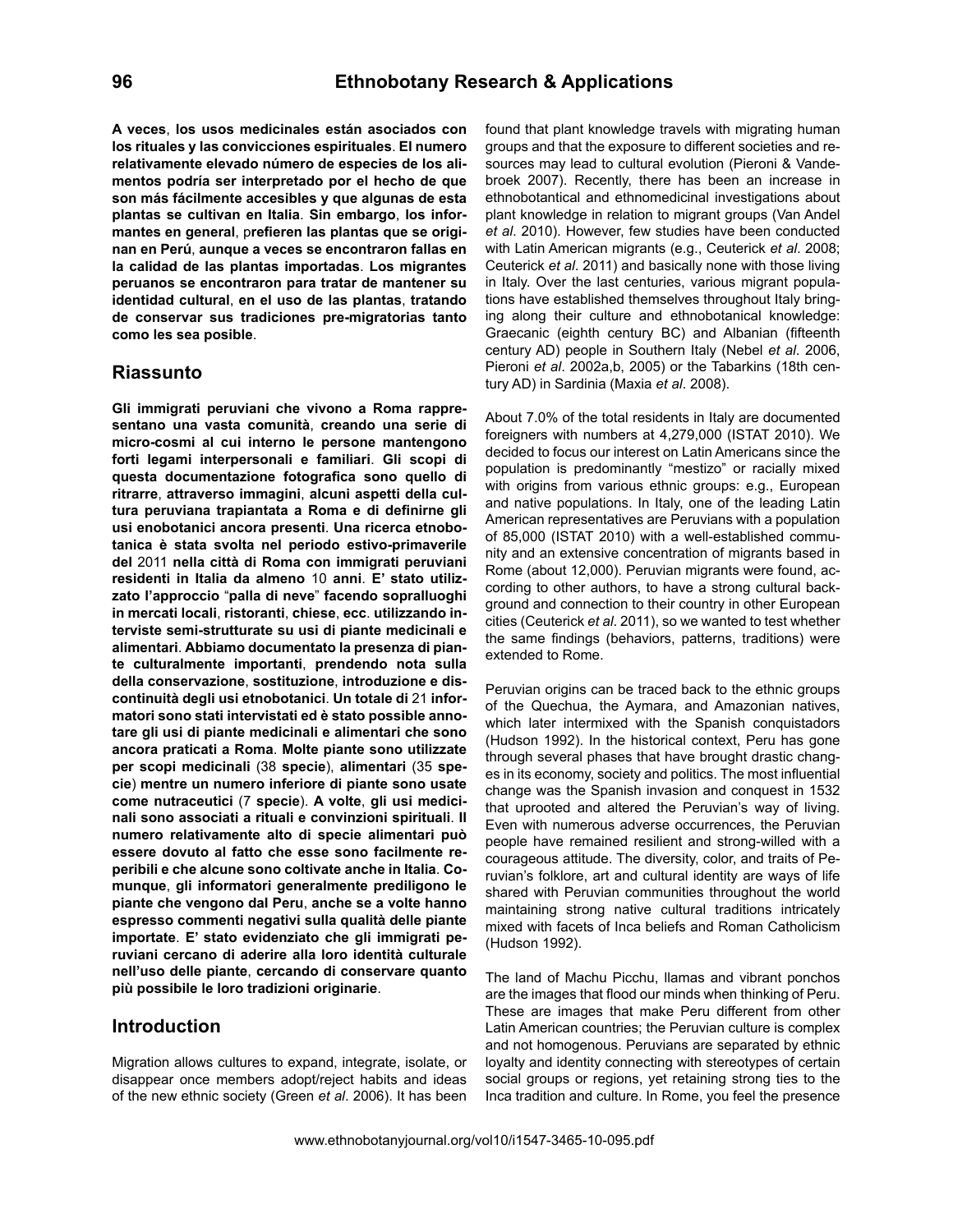of Peruvian culture in the late Sunday afternoons with gatherings in the parks, listening to the exotic Latin beats and the smell of fresh homemade dishes. You can see the children assembled to listen to stories and myths about Peru told by grandparents. These myths put in perspective the surviving connection with the Incas that carries over with the food and medicinal plants still used.

The aim of this photo essay is to depict some of the transplanted cultural aspects of Peruvians in Rome and their ethnobotanical uses of plants still present. Observations and results obtained were documented during the research by a series of photos. The present photo essay is based on different locations in the city of Rome, showing informants, plants, settings and cultural behaviors.

## **Methods**

Photographs transmit messages, convey complex information and assist in illustrating a visual context of research aims (McClatchey *et al*. 2005). Here, the images will provide an insight of how ethnobotanical culture of Peruvians has continued to thrive in another country.

## *Ethnobotanical survey*

During Spring and Summer 2011, visits were made to areas of Rome that had a Peruvian presence to study plants still used by migrants, reflecting their importance through cultural value. Information was collected using a snowball method performing semi-structured interviews that were conducted in Spanish and Italian (Castillo 2009).

The study included visits to local Peruvian restaurants, multi-ethnicity fresh food markets, churches, assembling points, and informant's homes within Rome in the areas of Esquilino, Centocelle, Piazza Vittorio Emanuele, Castro Pretorio, Piazza Repubblica, and Piazza Mancini.

A total of 21 interviews (Figure 1) were performed with Peruvian migrants who have been living in Rome for at least 10 years and still use at least three traditional Peruvian plants for food or medicinal purposes. Informants were made aware of the scope of the research and interviews were carried out following the International Society of Ethnobiology Code of Ethics (ISE 2006).

The majority of plants mentioned by the informants were identified using different floras (Maas & Westra 1993, Pignatti 2003, Smith *et al*. 2004, Walters *et al*. 1986-2000) and the online herbarium collection of the New York Bo-



**Figure 1**. The first author conducting a semi-structured interview with a Peruvian informant at Piazza Mancini, Rome, Italy.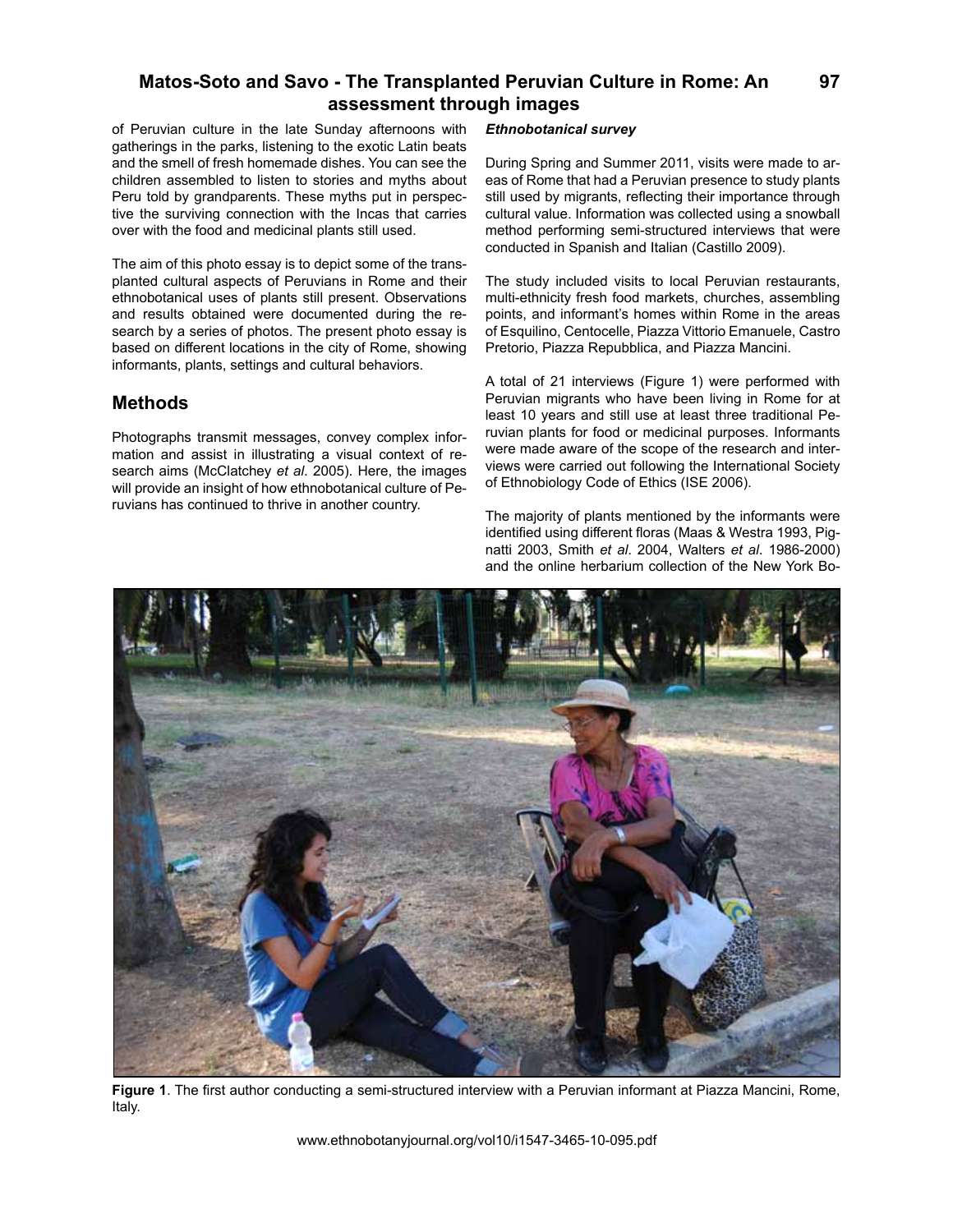## **98 Ethnobotany Research & Applications**

tanical Garden (NY) defining the species at varietal level, while some plants have been identified only at the species or genus level (due to the fact that some materials were only plant fragments). Their scientific names were updated using international databases (ThePlantList 2011, TROPICOS 2011). Voucher specimens are deposited at University Roma Tre Herbarium (URT) (Thiers 2011).

## *The camera and the photos*

Photos were only taken after the Prior Informed Consent (Johnson *et al*. 2010) was obtained verbally. Documentation was made in the form of photos using three different digital cameras: Nikon D40, Kodak EasyShare C143, and Nikon D3000.

## **Results and Discussion**

Throughout the study, we recorded 63 species that are still used by Peruvians in Rome. It was found that the Peruvian culture in Rome maintained independence from Italian culture with a well-connected social network with weekly casual gatherings (Figure 2). These gatherings have become a way to maintain their identity to interact with others that understand their way of thinking and hab-



**Figure 2**. Peruvians meet in Rome during certain days of the week in specific places, where they talk, eat and listen to the music.



**Figure 3**. Celebration of the Anniversary of Independence of Peru, in Rome (July, 2011). Festivals with traditional food, dances and games were held in different locations in the city.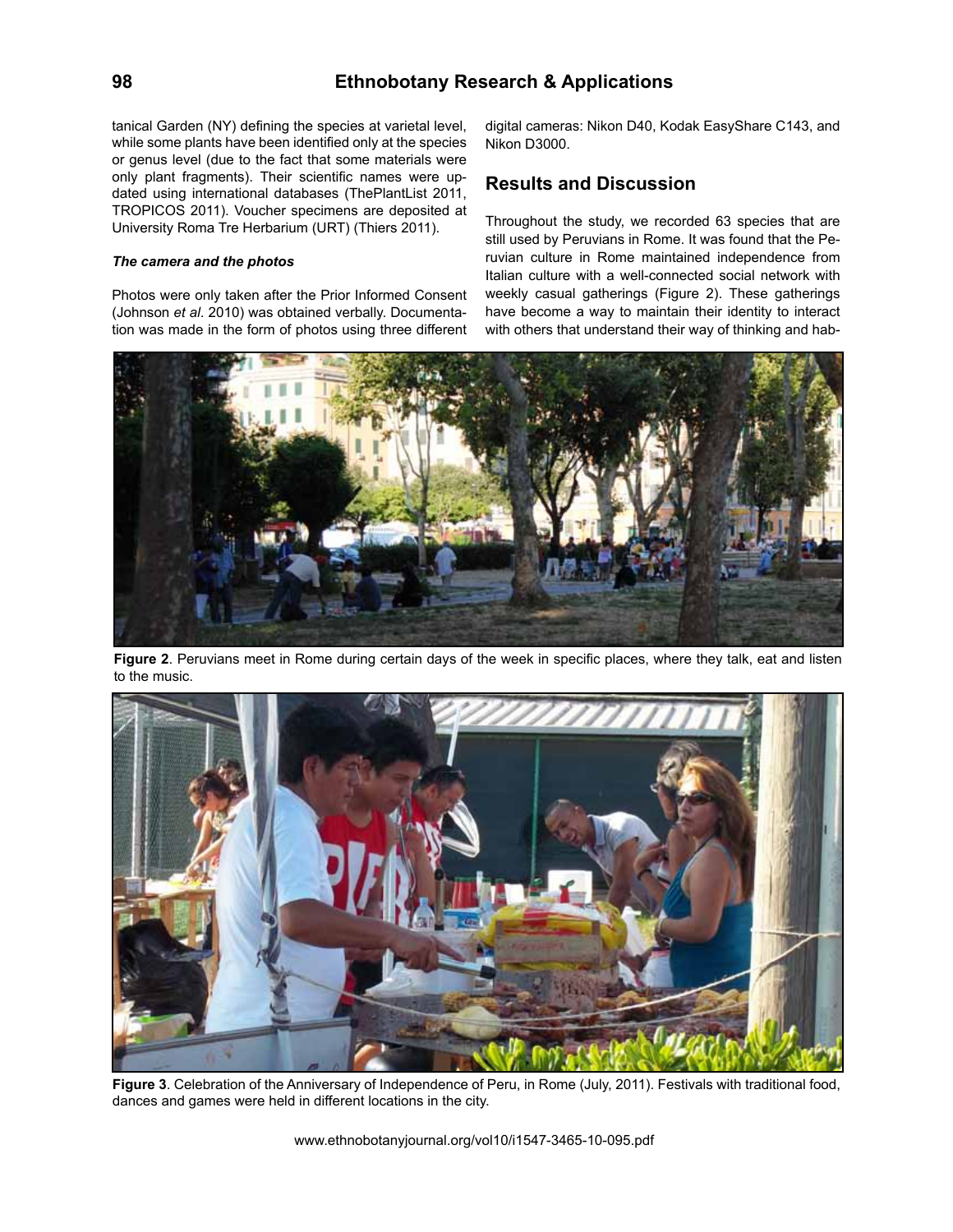its; they can eat Peruvian food (maize, **habas**, and **ceviche**) and listen to Latin music. There are also numerous celebrations and festivals that are held through the year (Figure 3). The effectiveness of a snowball method can be seen by how many of the informants (100%) referenced sources of where we could find more Peruvian informants, demonstrating the presence of strong inter-culture bonds.

There were a limited number of locations to find informants and plants of Peruvian culture. The most cited location of where imported Peruvian food and medicinal plants could be obtained was an open-air market near Piazza Vittorio Emanuele. Several market stalls (Figure 4) dedicated to South American customers were found to sell many plants imported from Peru. We found bags of dried medicinal plants (Figure 5) containing mixtures or single plant species (some of these plants grow also in Italy, nevertheless, they are imported from Peru): e.g., *Peumus boldus* Molina, *Linum usitatissimum* L., *Hordeum vulgare* L., *Ruta graveolens* L., *Matricaria chamomilla* L., *Uncaria tomentosa* (Willd. ex Schult.) DC., *Mentha* x *piperita* L. Vendors also sold Peruvian imported fruits, aromatic herbs (Figure 6) and vegetables (Figure 7) (e.g., *Annona muricata* L., *Mangifera indica* L., *Capsicum baccatum* var. *pendu-* *lum* (Willd.) Eshbaugh) and dried crops (e.g., **papa seca**: *Solanum tuberosum* L.). Worldwide used plants, such as *Rosmarinus officinalis* L., *Foeniculum vulgare* Mill., *Ocimum basilicum* L., and *Laurus nobilis* L. (Figure 8) could be obtained in a more versatile range of locations.

Other options for obtaining Peruvian plants may be by visiting friends or relatives from Peru or cultivation on balconies or home-gardens (Figure 9).

The most cited (52% of informants) reason for not using medicinal or food plants in Italy was "**No hay aqui**" which means "(the plants) are not here." Informants reported that it is not easy to get plants from Peru or obtain permits to import them; also they are generally expensive. Therefore, the fact that to obtain these plants requires a certain effort could support the reasoning that these plants are important species for Peruvian culture. Among these, the most cited medicinal plants (the first five) found in Rome were: *Aloe vera* (L.) Burm f., *M. chamomilla*, *Erythroxylum coca* Lam., *R. graveolens*, and *Peumus boldus* Molina (Figure 10). In a similar study conducted in London, among the ten most cited plants by Peruvian migrants there are *M. chamomilla*, *A. vera*, and *E. coca* (Ceuter-



**Figure 4**. Market stall with fruits and vegetables imported from South America (mainly from Peru), in Rome, Italy.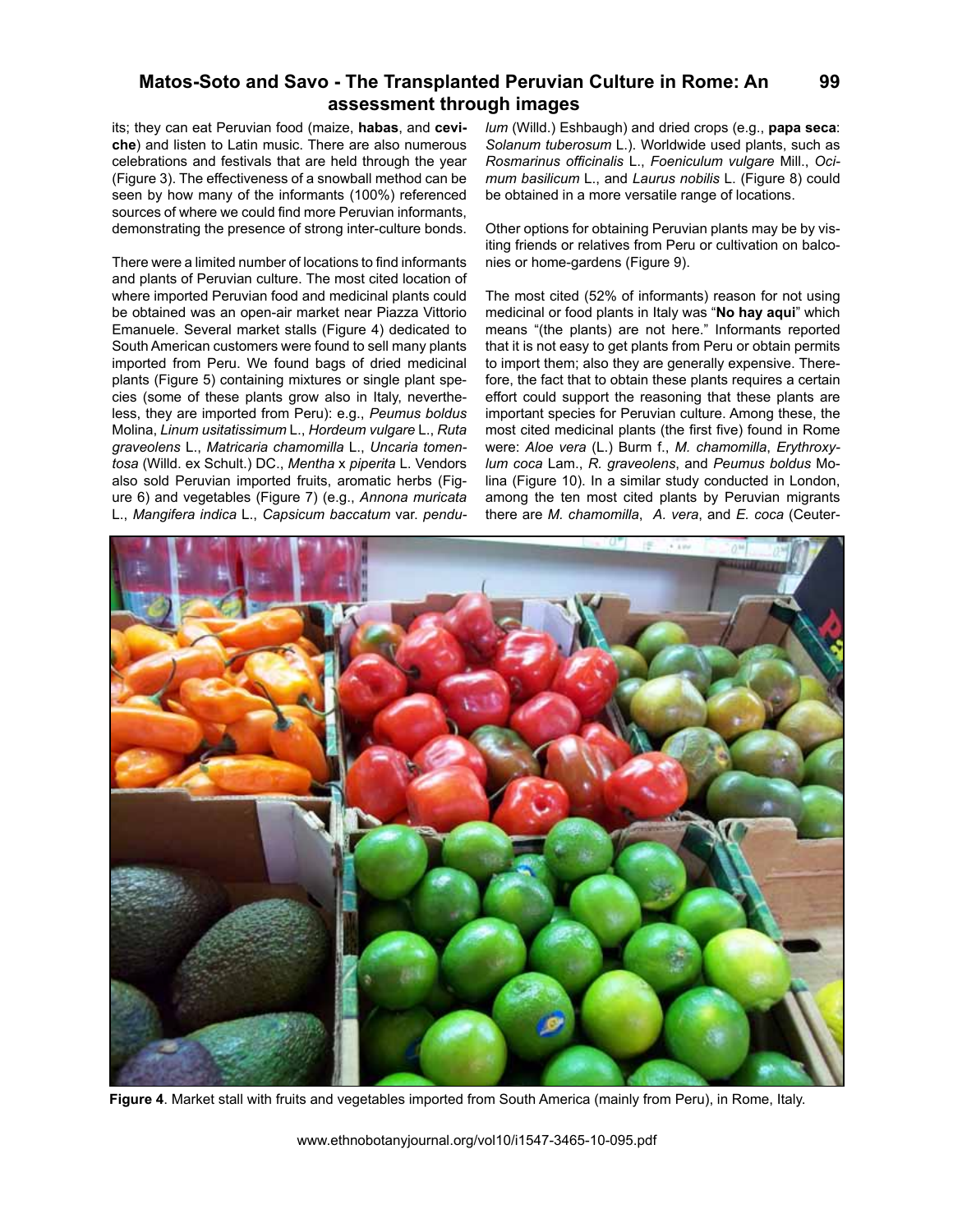

**Figure 5**. Dried medicinal plants imported from Peru. Many of these mixtures are well known by informants and are often added to more complex preparations.



**Figure 6**. *Coriandrum sativum* L., sold at Piazza Vittorio Emanuele located in the Esquilino area of Rome, is an essential aromatic herb used for many traditional Peruvian dishes, i.e., the most well-known **ceviche**.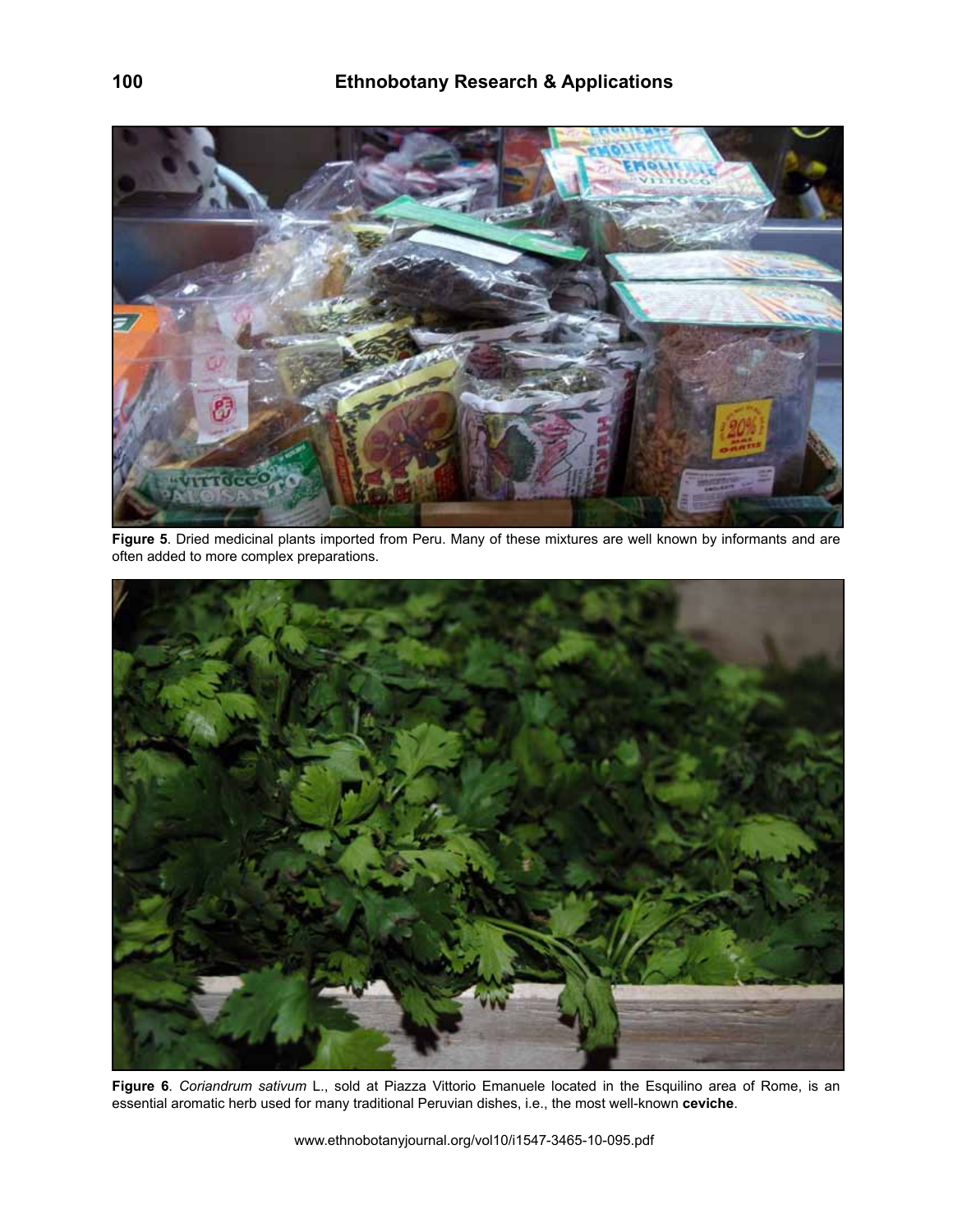

**Figure 7**. Peruvian food tuber, *Ullucus tuberosus* Caldas sold at a Latin American store. Many vegetables, fruits, herbs and aromatic plants are imported from Peru.



**Figure 8**. *Laurus nobilis* L. This plant in Rome is widely cultivated for ornamental purposes: in city parks, in private gardens and along the streets. It is important to Peruvians as well.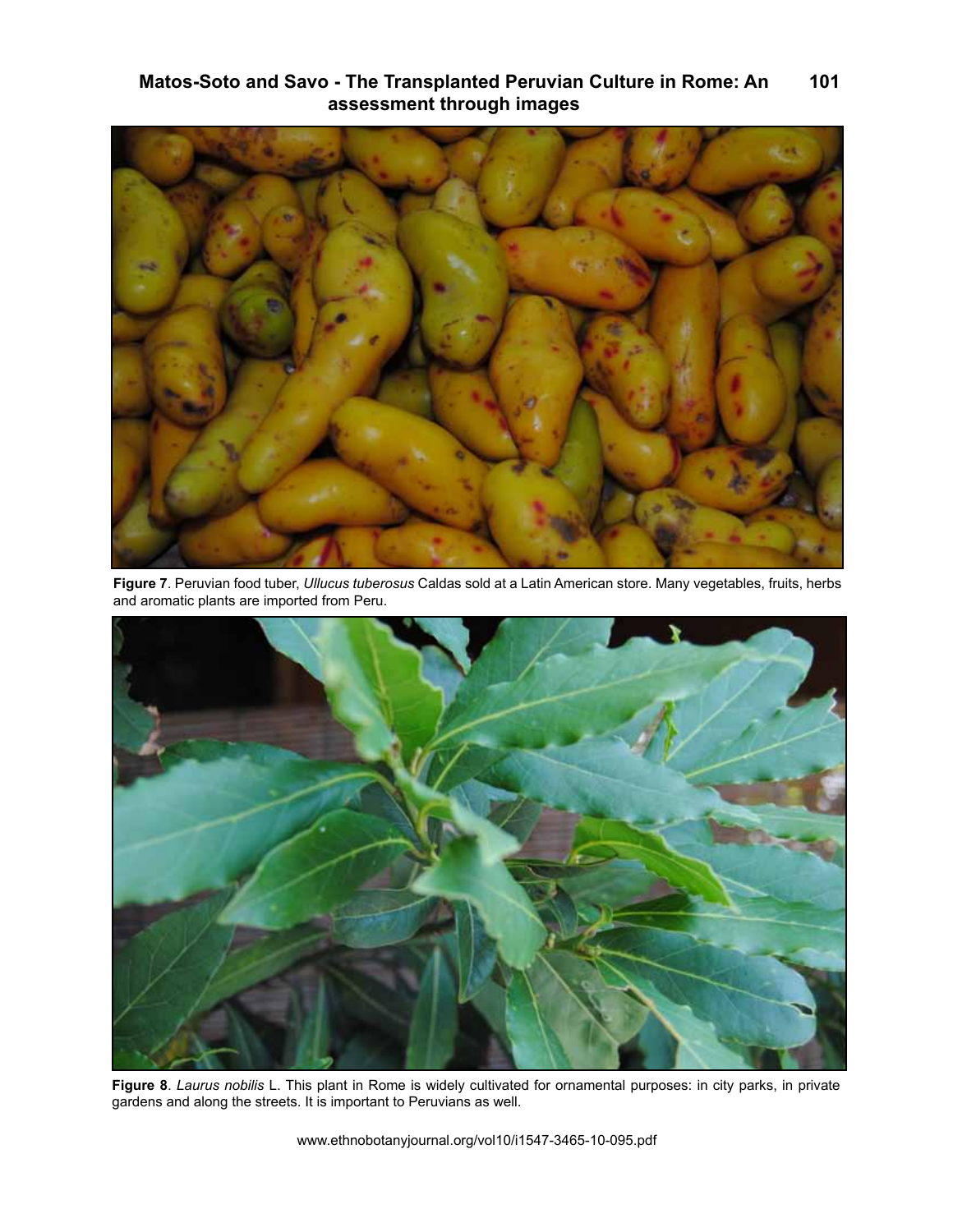

**Figure 9**. A small "homegarden" of Peruvian plants cultivated in Rome, Italy. The image shows the plants: *Aloe vera* (L.) Burm. f. (**sabilla**)., *Ruta graveolens* L. (**ruda**)., *Ocimum basilicum* L. (**basilico**), and *Capsicum pubescens* Ruiz & Pav. (**aji rocoto**).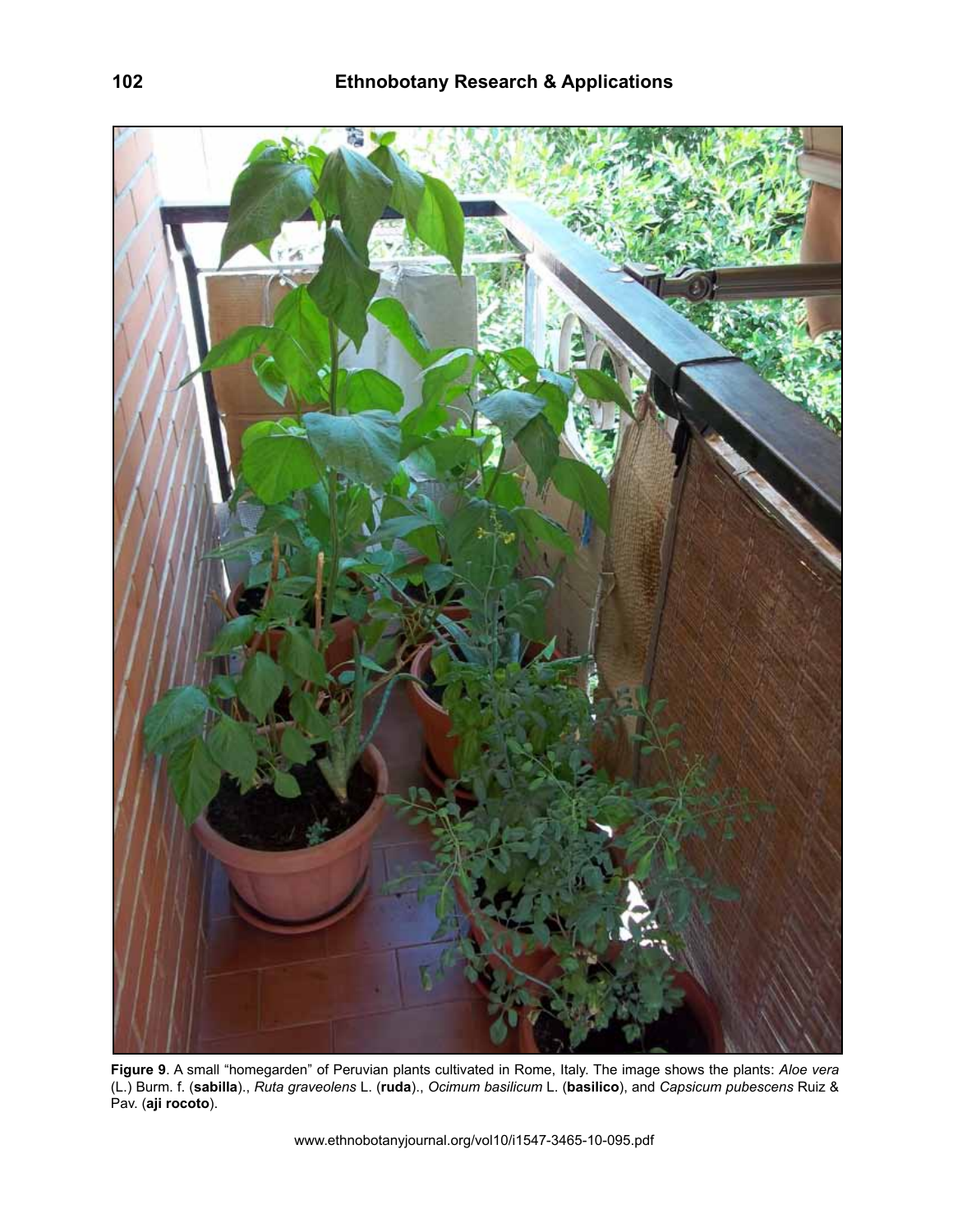

**Figure 10**. A specimen of *Aloe vera* (L.) Burm. f. (**sabilla**) found cultivated on an informant's balcony in Rome, Italy.

ick *et al*. 2011). The most cited food plants (the first five) were: *S. tuberosum*, *Zea mays* L., *Coriandrum sativum* L., *O. basilicum*, and *L. nobilis*. When a Peruvian informant was asked why certain plants are important, she explained that "These are the foods (maize and **papas**) of our ancestors, the Incas used them and it has been that way for years." These culturally important plants hold significance and are predicted to be the plants that the Peruvian people seek to protect, cultivate and if possible, import as well.

Peruvians try to keep the transplanted culture as authentic as possible, finding innovative ways to obtain plants that are missing from their food recipes, because what is more important to them is the fact that they are able to practice their culture (Figure 11). For example they incorporate local varieties of potatoes, tomatoes or peppers in their recipes, whereas in their home country they stated that there are many different ones, some of which are specifically used for certain recipes. Although this is rarely the case for medicinal preparations, they are usually held to be more important culturally (Bussmann & Sharon 2006, Vandebrock *et al*. 2004), as well as ingredient replacements could lead to unpredictable or harmful results. In some locations where the interviews were carried out, there were plants of *A. vera* (since it is used as ornamental in many parts of Italy) and informants did not confidently recognize and use the plant, because of the new surrounding environment.

*E. coca* has a very strong contemporary and historical importance in Peru (Ceuterick *et al*. 2011, Stolberg 2011). It was mentioned by 1/3 of informants as one of Peru's most important plants. However, in Italy it is not possible to cultivate or use this plant (it is possible to purchase only the **mate de coca**). This may be the most explicative example of an abandonment of a culturally important use.

In order to draw conclusions on the maintenance or substitution of uses of plant species from Peru a comparison was made between informants' data and literature from Peru. For instance, *Melissa officinalis* L. was mentioned by two separate informants. One informant stated that *M. officinalis* was "good for stomach pain and is a relaxant" and the other solely described its preparation as a relaxant, and stated an equivalent replacement was *M. cham-*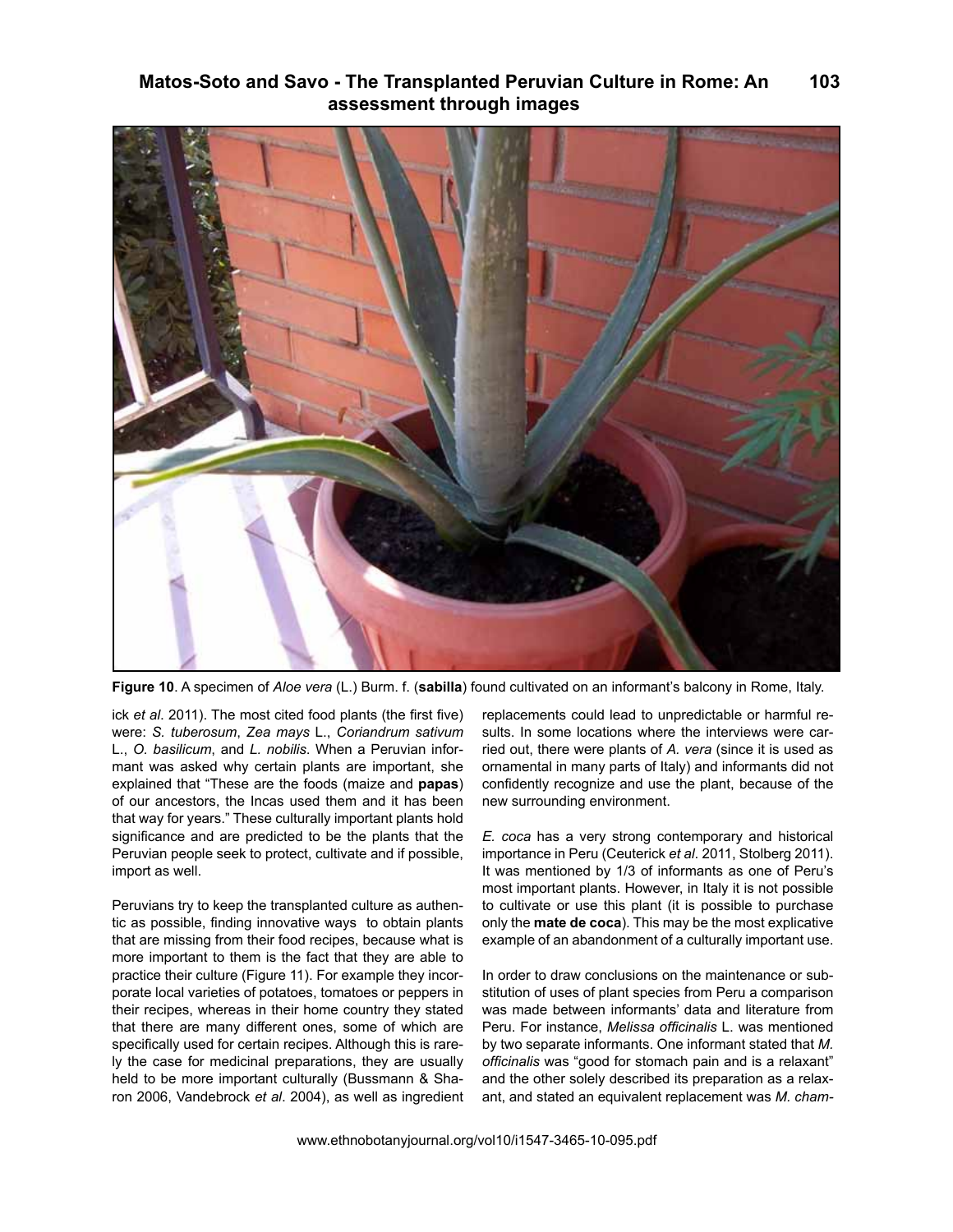

**Figure 11**. **Chicha morada**: this beverage, made by purple maize (**choclo morado**), is boiled with pineapple rind, cinnamon, and cloves. It is served in Peruvian restaurants in Rome, but it is a culturally important refreshing beverage in Peru that is also considered medicinal. It is sweet, juicy and aromatic (tastes like "spice").

*omilla*. In Peru, the leaves of *M. officinalis* are used as a sedative and hypotensive (Hammond *et al*. 1998), to relieve disorders like asthma, cramps, headache, etc. (Rehecho *et al*. 2011) providing valid reason that the use of *M. officinalis* is still retained and no new uses have emerged, although *M. chamomilla* was noted as a replacement. Another example is the maintenance of the use of *R. graveolens* to relieve menstrual pains (Rehecho *et al*. 2011); this plant seems to be used also as an abortive in Peru (Bussmann & Glenn 2010), but not in Italy.

Here we can assume that we are recording the most important species, some may be replaced by different varieties, but they are essential aspects of the Peruvian culture. Also there were eight food and medicinal plants that were remembered by informants that were used in Peru that they stated were not found in Rome or Italy [of these plants we only know the common names: **nolgar**, **mateco**, **quinoa** (which is probably *Chenopodium quinoa*  Willd.), **sancha de piedras**, **chillimola**, **marko** (or **marco**), **panca** and **sachaenche**]. Single informants cited a higher number of unavailable plants but some of these plants were available to other informants. We made this assumption with a comparison of the vernacular names.

We noticed a trend that long-term Peruvians that have lived in Rome for longer periods (20+) tend to use plants that are easily retrieved in standard supermarkets or are globally used (e.g., *M.* x *piperita*, *A. vera*), which are still part of their culture but are more affordable.

The community as a whole tries to find innovative ways for substituting missing elements, with the plant species that resemble their culturally important species. Yet, because of difficulty in properly performing traditions and finding the necessary items, this leads to the abandonment of certain traditions or uses. *Plantago linearis* H.B.K. is a very rare plant to find in Italy, the sole informant that cultivated it in her balcony mentioned that "every Peruvian that visits wants to have a plant". The aromatic leaves of *P. linearis* are mixed and simmered with *C. baccatum* var. *pendulum*, garlic, milk, oil and salt, then consumed over boiled potatoes. Since *P. linearis* is so rare to find, many people in the community no longer prepare this dish.

Few ethnobotanical uses from the Italian traditions have been incorporated in the Peruvian customs (Figure 12). An example mentioned is the habit of consuming oatmeal broth with cinnamon that some elderly Italians partake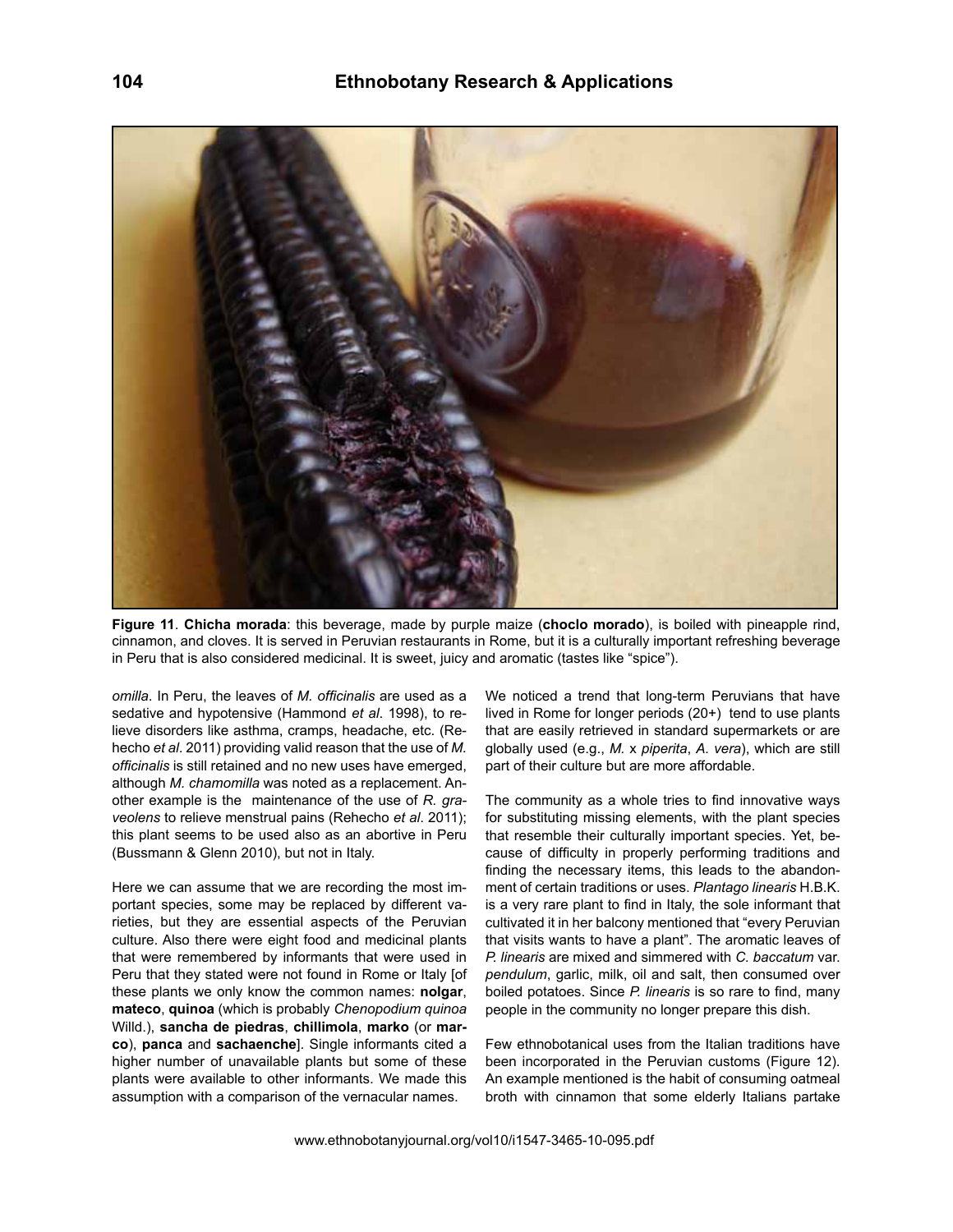in. This preparation is an Italian tradition for soothing the stomach. It is made by boiling *Avena sativa* L. and *Cinnamomum verum* J. Presl. This was recorded by an informant who had gastrointestinal ulcers. She started to prepare this beverage after learning about it from an Italian friend.

Finally, we noticed that young people who were occasionally present during interviews were not very interested in the topic and seem to have limited ethnobotanical knowledge.

The purpose of this photo essay was to express how proud and compassionate the people of Peru are about their culture (Figure 13; Figure 14); it is an aspect of the culture that could not be taken in account quantitatively.

# **Conclusion**

Cross-cultural adaptation is a diverse and complex phenomenon, which may consist of incorporation, rejection or evolution of ethnobotanical uses of plants by migrants.

Despite the difficulties in obtaining certain plants our Peruvian informants demonstrated the willingness to keep their knowledge by constantly informing others in the community of ways to continue making medicinal preparations. Also, they seemed to be reluctant to comply with multicultural fusion, thus they attempt to adhere to a national identity and try to conserve their intrinsic cultural elements as much as they can. However, many constraints (importing regulations, high prices) limit the potential of the ethnobotanical practices and uses to be retained outside of Peru.

# **Acknowledgements**

We are grateful to all the informants who participate in this research and shared with us their knowledge on plant uses. Also we would like to thank the following people for their support: Professor Giulia Caneva, Professor Giorgio Turri, Jason Hamidi and Michael Peterson.



**Figure 12**. The preparation of a tea made by boiling *Avena sativa* L. and cinnamon that is strained leaving the sweet broth. It is to be drank every day, the informant mentioned that it was an Italian tradition.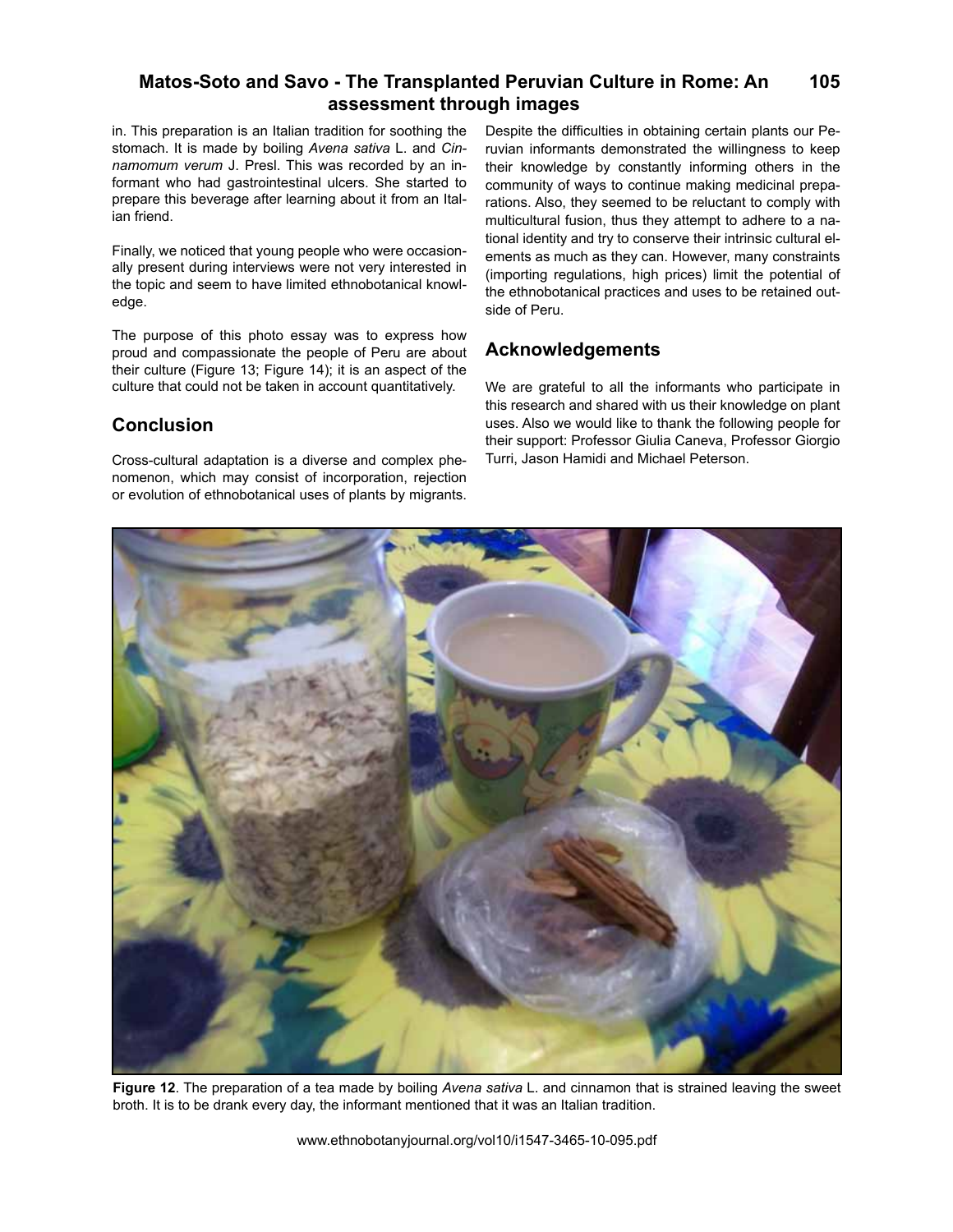

**Figure 13**. This informant went to the back of his restaurant and came back with a bag full of food plants. He took the time to explain each single plant and he was proud to describe his culture.

## **Literature Cited**

Bussmann, W.R. & A. Glenn. 2010. Medicinal plants used in Northern Peru for reproductive problems and female health. *Journal of Ethnobiology and Ethnomedicine* 6:30.

Bussmann, W.R. & D. Sharon. 2006.Traditional medicinal plant use in Northern Peru: Tracking two thousand years of healing culture. *Journal of Ethnobiology and Ethnomedicine* 2:47.

Castillo, J.J. 2009. Snowball Sampling. www.experiment-resources.com/snowballsampling. html#ixzz1S5OuGVMH] 24 June 2011.

Ceuterick, M., I. Vandebroek & A. Pieroni. 2011. Resilience of Andean urban ethnobotanies: A comparison of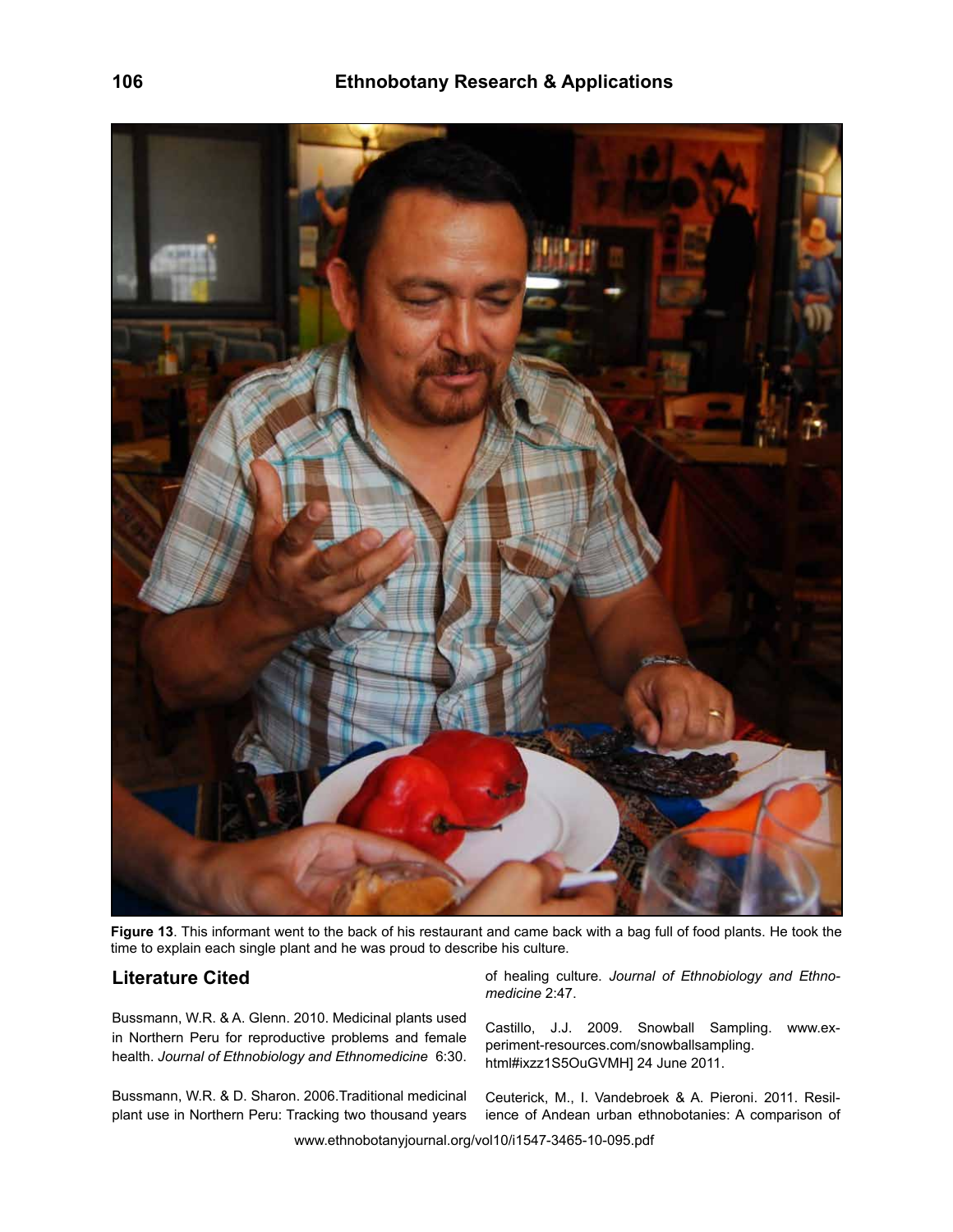

**Figure 14**. This lady showed us Peruvian plants that she was carrying in her bags. She stated that she does not trust Western medicine and that she cures herself only with Peruvian medicinal plants.

medicinal plant use among Bolivian and Peruvian migrants in the United Kingdom and in their countries of origin. *Journal of Ethnopharmacology* 136:27-54.

Ceuterick, M., I. Vandebroek, B. Torry & A. Pieroni. 2008. Cross-cultural adaptation in urban ethnobotany: the Colombian folk pharmacopoeia in London. *Journal of Ethnopharmacology* 120:342-359.

Duke, J.A. & R.V. Martinez. 1994. *Amazonian Ethnobotanical Dictionary*. CRC press, Ann Arbor, Michigan.

Green, G., H. Bradby, A. Chan & M. Lee. 2006. "We are not completely Westernised": Dual medical systems and pathways to health care among Chinese migrant women in England. *Social Science and Medicine* 62:1498-1507.

Hammond, G.B., I.D. Fernandez, L.F. Villegas & A.J. Vaisberg.1998. A survey of traditional medicinal plants from the Callejo´n de Huaylas, Department of Ancash, Peru. *Journal of Ethnopharmacology* 61:17-30.

Hudson, R.A. 1992. Editor of *Peru: A country study*. GPO for the Library of Congress, Washington, DC.

ISE. 2006. I*nternational Society of Ethnobiology Code of Ethics (with 2008 Additions)*. www.ethnobiology.net/ethics.php] 28 June 2011.

ISTAT. 2010. *The Foreign Population Resident in Italy.* http://en.istat.it/popolazione/stranieri/ 13 June 2011.

Johnson, L.G. & K. Sabin. 2010 Sampling hard-to-reach populations with respondent driven sampling. *Methodological Innovations* 5(2):38-39.

Maas, P. & L. Westra. 1993. *Neotropical Plant Families. A concise guide to families of vascular plants in the neotropics.* Koeltz Scientific Books, Koenigstein.

Maxia, A., M.C. Lancioni, A.N. Balia, R. Alborghetti, A. Pieroni & M.C. Loi. 2008. Medical ethnobotany of the Tabarkins, a northern Italian (Ligurian) minority in southwestern Sardinia. *Genetic Resources and Crop Evolution*  55:911-924.

McClatchey, W.C., L.X. Gollin & S.R. Rakotonandrasana. 2005. Ethnobotanical Reseach at Analalava, Madagascar: A photo essay. *Ethnobotany Research & Applications* 3:391-403.